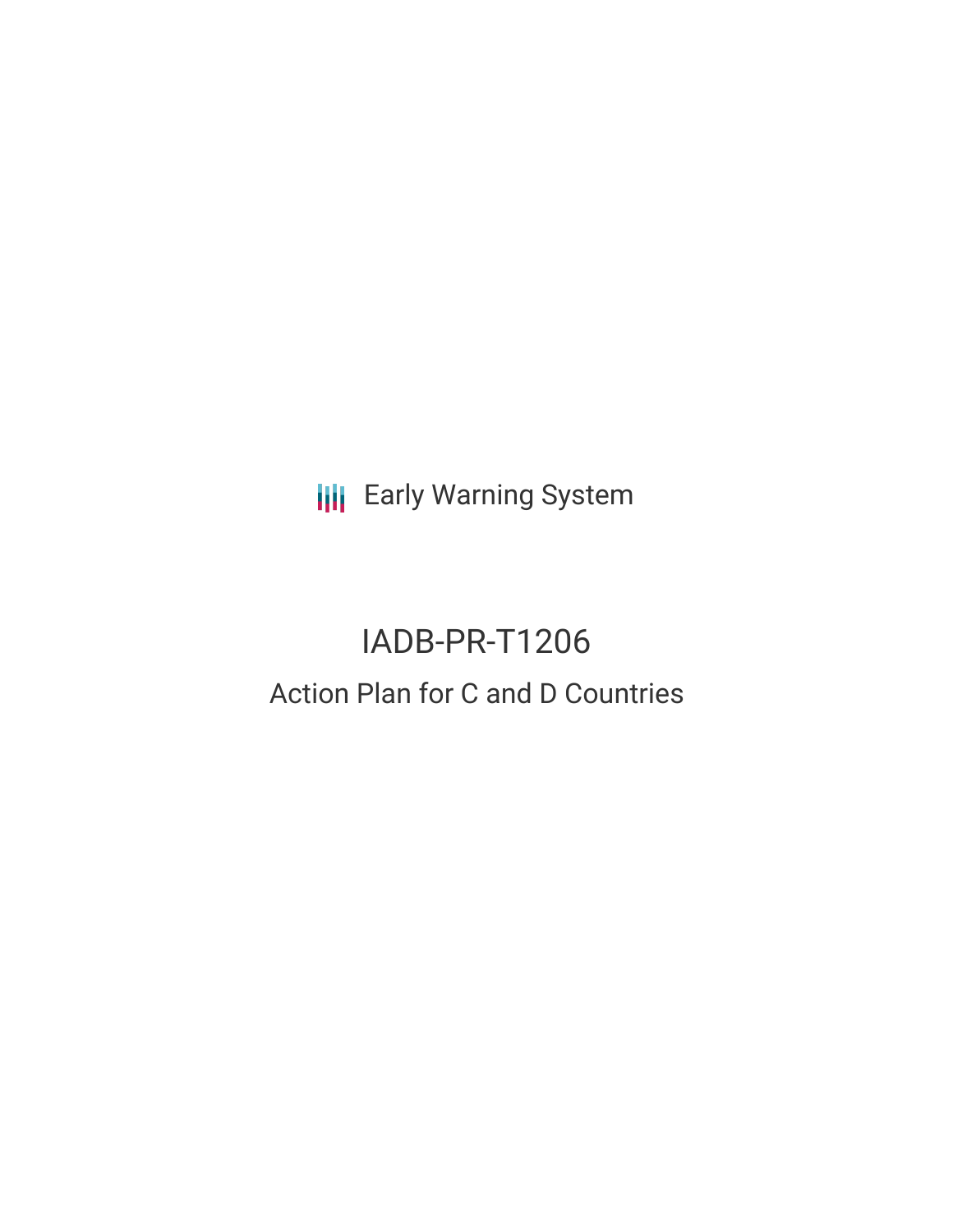| <b>Countries</b>               | Paraguay                               |
|--------------------------------|----------------------------------------|
| <b>Financial Institutions</b>  | Inter-American Development Bank (IADB) |
| <b>Status</b>                  | Active                                 |
| <b>Bank Risk Rating</b>        | U                                      |
| <b>Voting Date</b>             | 2016-01-22                             |
| <b>Borrower</b>                | Government of Paraguay                 |
| <b>Sectors</b>                 | <b>Technical Cooperation</b>           |
| <b>Investment Amount (USD)</b> | $$0.50$ million                        |
| <b>Project Cost (USD)</b>      | $$0.50$ million                        |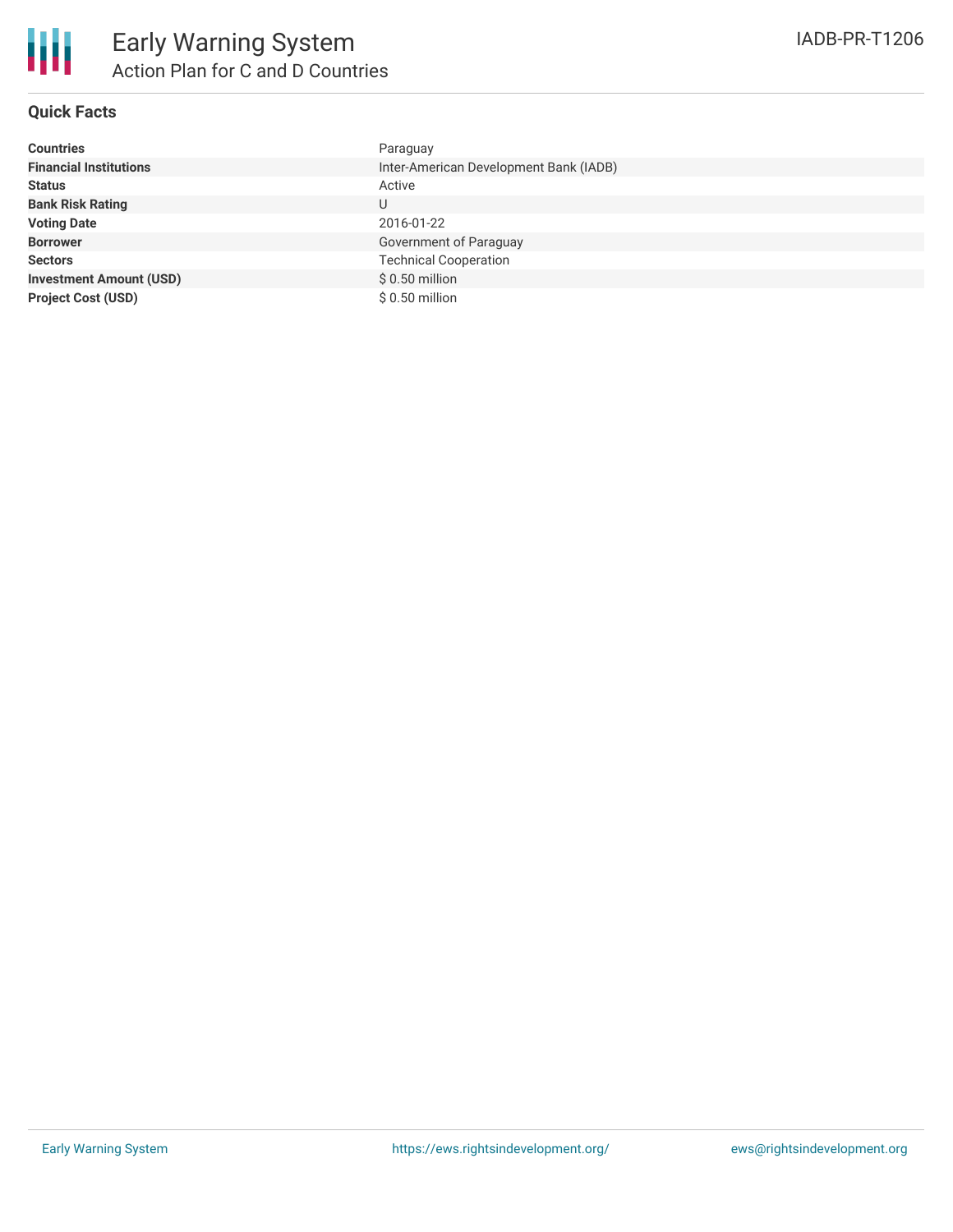

# **Project Description**

The Action Plan for C&D countries program has been designed to finance activities that will support the modernisation and strengthening of the beneficiary countries' technical and managerial capacity and that will consolidate the institutional sustainability of public agencies to promote more effective use of Bank project funds.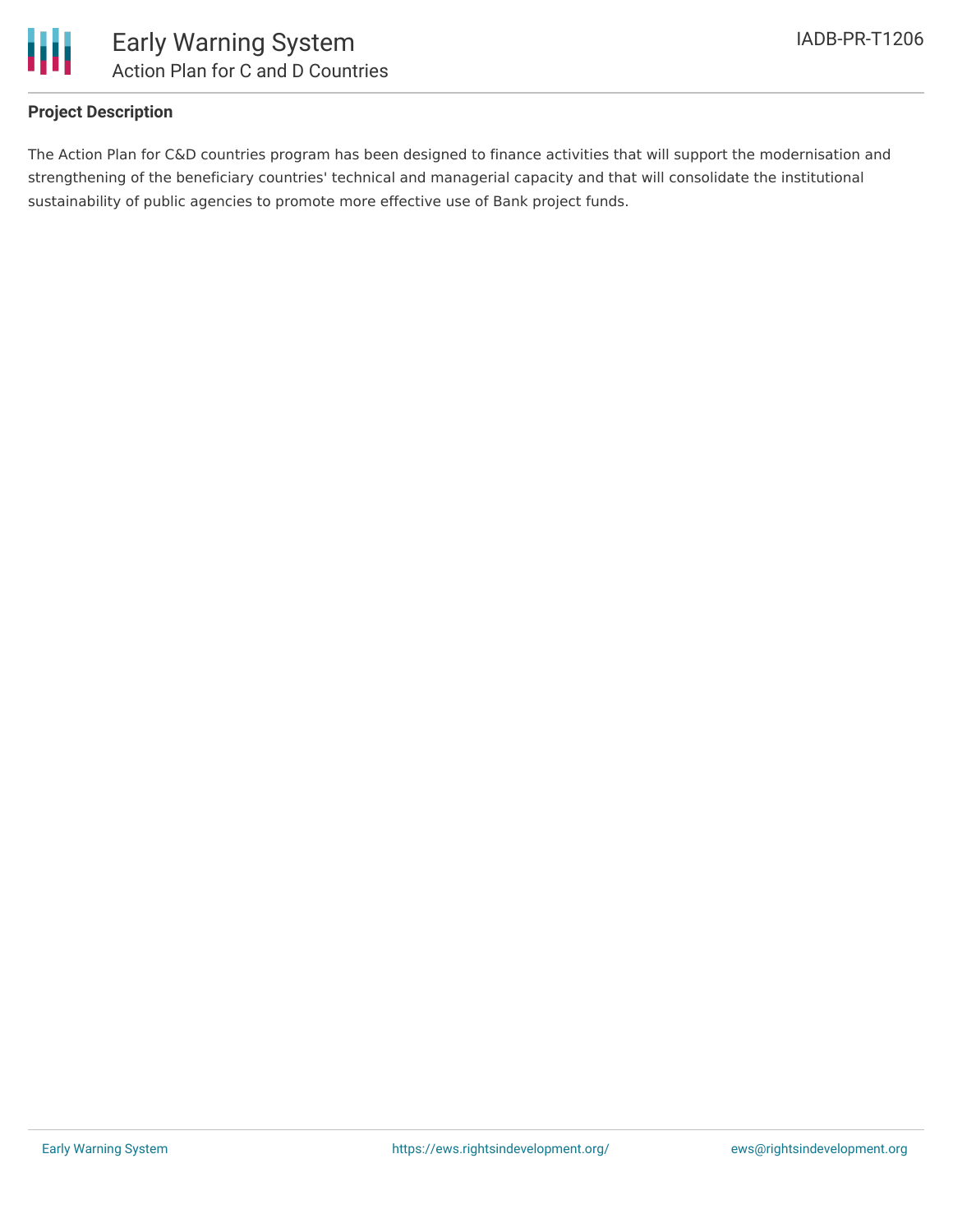

### **Investment Description**

• Inter-American Development Bank (IADB)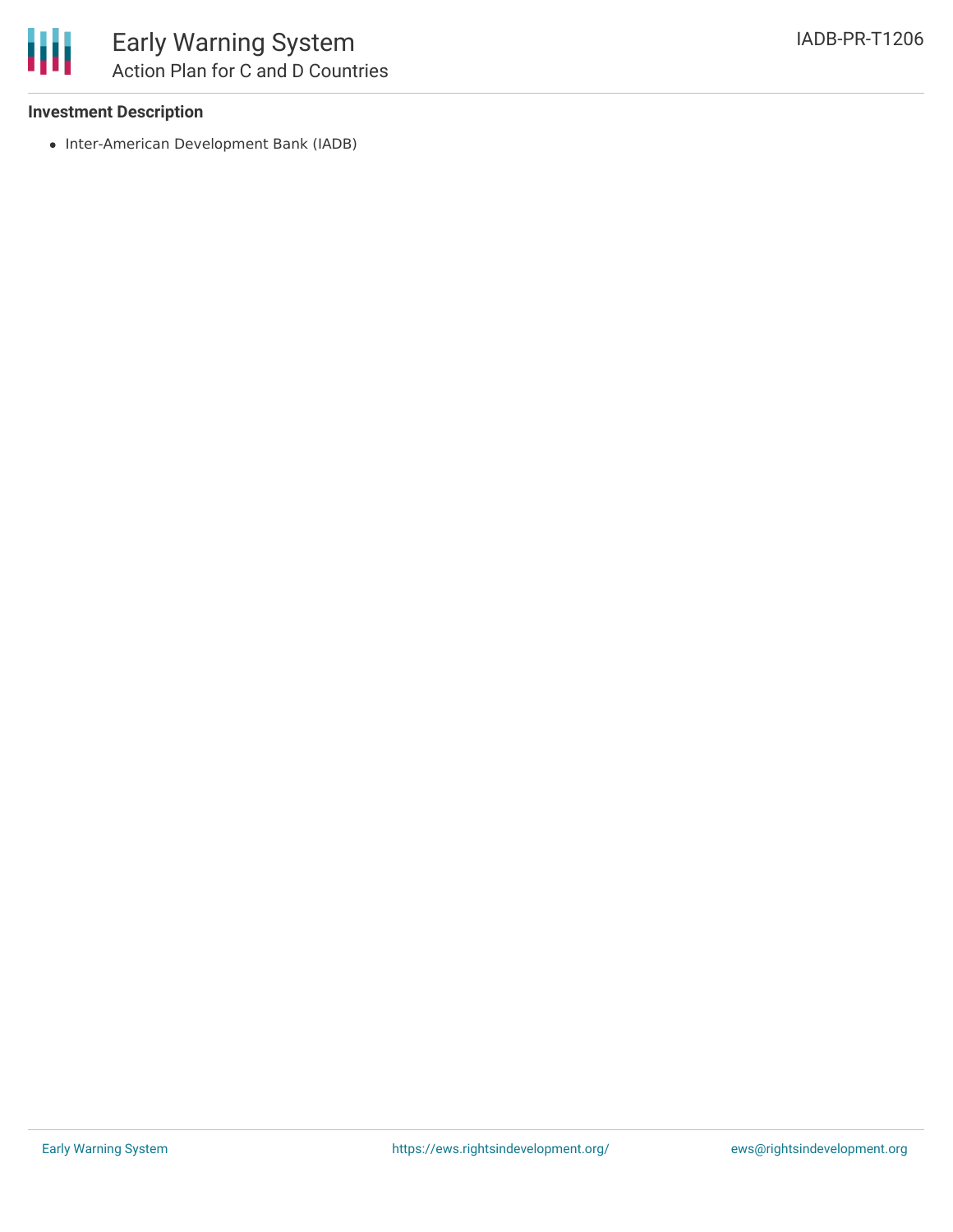

## **Contact Information**

ACCOUNTABILITY MECHANISM OF IDB/ IIC

The Independent Consultation and Investigation Mechanism (MICI) is the independent complaint mechanism and fact-finding body for people who have been or are likely to be adversely affected by an Inter-American Development Bank (IDB) or Inter-American Investment Corporation (IIC)-funded project. If you submit a complaint to MICI, they may assist you in addressing the problems you raised through a dispute-resolution process with those implementing the project and/or through an investigation to assess whether the IDB or IIC is following its own policies for preventing or mitigating harm to people or the environment. You can submit a complaint by sending an email to MICI@iadb.org. You can learn more about the MICI and how to file a complaint at http://www.iadb.org/en/mici/mici,1752.html (in English) or http://www.iadb.org/es/mici/mici,1752.html (Spanish).